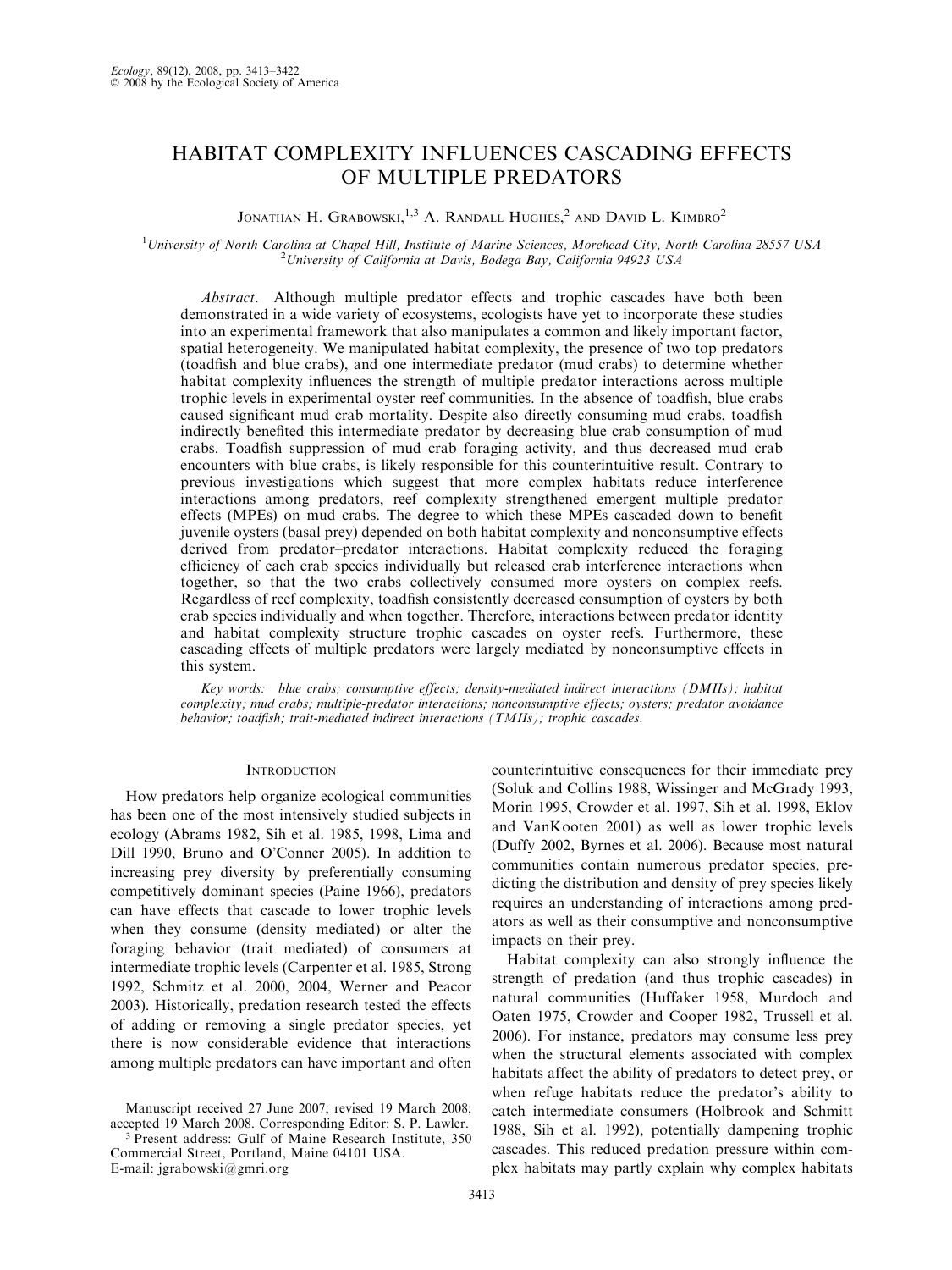are often characterized by dense and speciose assemblages (Heck and Thoman 1981, Diehl 1988, 1992, Bell et al. 1991). In addition to influencing predator–prey interactions, habitat context can also alter interactions among predators. For example, habitat complexity generally decreases encounter rates among predators, thereby reducing the strength of interference interactions and intraguild predation (Swisher et al. 1998, Finke and Denno 2002, Grabowski and Powers 2004, Siddon and Witman 2004, Griffen and Byers 2006, Hughes and Grabowski 2006). Although each of these studies compared multiple predator effects in different habitat types of varying complexity (rather than by manipulating habitat complexity within a particular system), collectively they suggest that habitat complexity may increase the strength of predator effects by reducing interference interactions and intraguild predation. Because of these contrasting effects of habitat complexity on predator–prey vs. predator–predator interactions, it remains unclear how habitat complexity ultimately impacts trophic cascades involving multiple predators.

While recent studies of trophic cascades have focused on the independent consequences of multiple predators and habitat complexity, ecologists have yet to fully integrate how the interaction between habitat complexity and multiple predators influences the relative strength of trophic cascades. Almost all systems are characterized by multiple predators and variation in habitat complexity. Therefore, investigating how these factors influence food web interactions is a logical step to improve our understanding of how trophic cascades, a central focus in community ecology, operate in natural systems. Greater understanding of these interactions is especially necessary given that human impacts historically have been greatest on higher trophic levels and that extensive degradation of more complex habitats such as rain forests, coral reefs, oyster reefs, and seagrass beds has occurred worldwide (Rothschild et al. 1994, Jackson et al. 2001, Coleman and Williams 2002, Duffy 2002).

Although trophic cascades have been demonstrated in many ecosystems, marine benthic communities are thought to generate the strongest trophic cascades in nature (Shurin et al. 2002). Thus they offer a model system in which to test the interactive effects of habitat complexity and multiple predators on trophic cascades. In this study, we examined how multiple predators and habitat complexity interact to affect trophic cascades in oyster reef communities. We chose oyster reef habitat because it consists of aggregate oyster clusters that provide vertical relief and consequently increase habitat complexity (Lenihan 1999, Lenihan et al. 2001). In addition, habitat complexity naturally varies on oyster reefs as a function of the degree to which oysters successfully recruit to, grow, and persist on oyster reefs (see Plate 1). Oyster reef habitat also supports extremely dense assemblages of resident intermediate predators and basal prey (polychaetes, mollusks, decapods, and other invertebrates), and is utilized by multiple top predators such as juvenile and adult fish, large crustaceans, and whelks (Wells 1961, Ulanowicz and Tuttle 1992, Coen et al. 1999, Peterson et al. 2003, Grabowski et al. 2005). The oyster toadfish indirectly benefits oysters by inducing mud crabs (intermediate consumer) to occupy a deeper portion of the reef matrix and move less frequently (Grabowski 2004, Grabowski and Kimbro 2005). Even though habitat complexity inhibits toadfish consumption of mud crabs, toadfish still indirectly benefit oysters because the strength of these nonconsumptive effects is much larger than that of the consumptive effects. However, adult blue crabs are generalists that also frequent these oyster reefs and may weaken this trophic cascade by competitively interfering with toadfish for mud crabs and/or by foraging on oysters rather than on mud crabs. Thus, we investigated whether the cascading effects of these two top predators are consistent within oyster reefs of varying complexity, while also determining if interactions between these two top predators modify trophic cascades.

To test how habitat complexity and interactions among top predators influence the strength of trophic cascades, we conducted a mesocosm experiment that manipulated oyster reef habitat complexity, the presence of two top predators (oyster toadfish, blue crab), and an intermediate predator (mud crabs) to quantify how these factors mediate mud crab and juvenile oyster survivorship (see Fig. 1 for hypothesized food web). Based on previous work in this system (Grabowski 2004, Grabowski and Kimbro 2005, Hughes and Grabowski 2006), we predicted the following: (1) In simple environments, blue crabs will benefit oysters (the basal prey) by suppressing intermediate prey (mud crabs); reef complexity will weaken suppression of mud crabs by blue crabs, thus reducing the trophic cascade from blue crabs to oysters. (2) Toadfish will strengthen trophic cascades by suppressing mud crab foraging, thus reducing predation on oysters, while also reducing predation by blue crabs on mud crabs (3) Reef complexity may reduce interference between blue crabs and toadfish but the trophic cascade will remain strong because mud crabs avoid toadfish even in complex habitats.

### **METHODS**

The experiments were conducted at the University of North Carolina, Institute of Marine Sciences in Morehead City, North Carolina, USA, between July and November of 1999. Experiments were conducted in sixteen cylindrical, plastic pools  $(1.7 \text{ m} \text{ wide} \times 0.3 \text{ m})$ tall). Pools were enclosed with 6-mm mesh plastic fence extending to 20 cm above the water surface to prevent fish and crabs from escaping, and were covered with 10 mm mesh netting to exclude birds and other terrestrial predators. During the experiment, these pools were placed within a concrete tank  $(6 \times 9 \times 1.2 \text{ m})$  filled to 1 m with unfiltered seawater from Bogue Sound, North Carolina. The tank received a continuous (0.27–0.29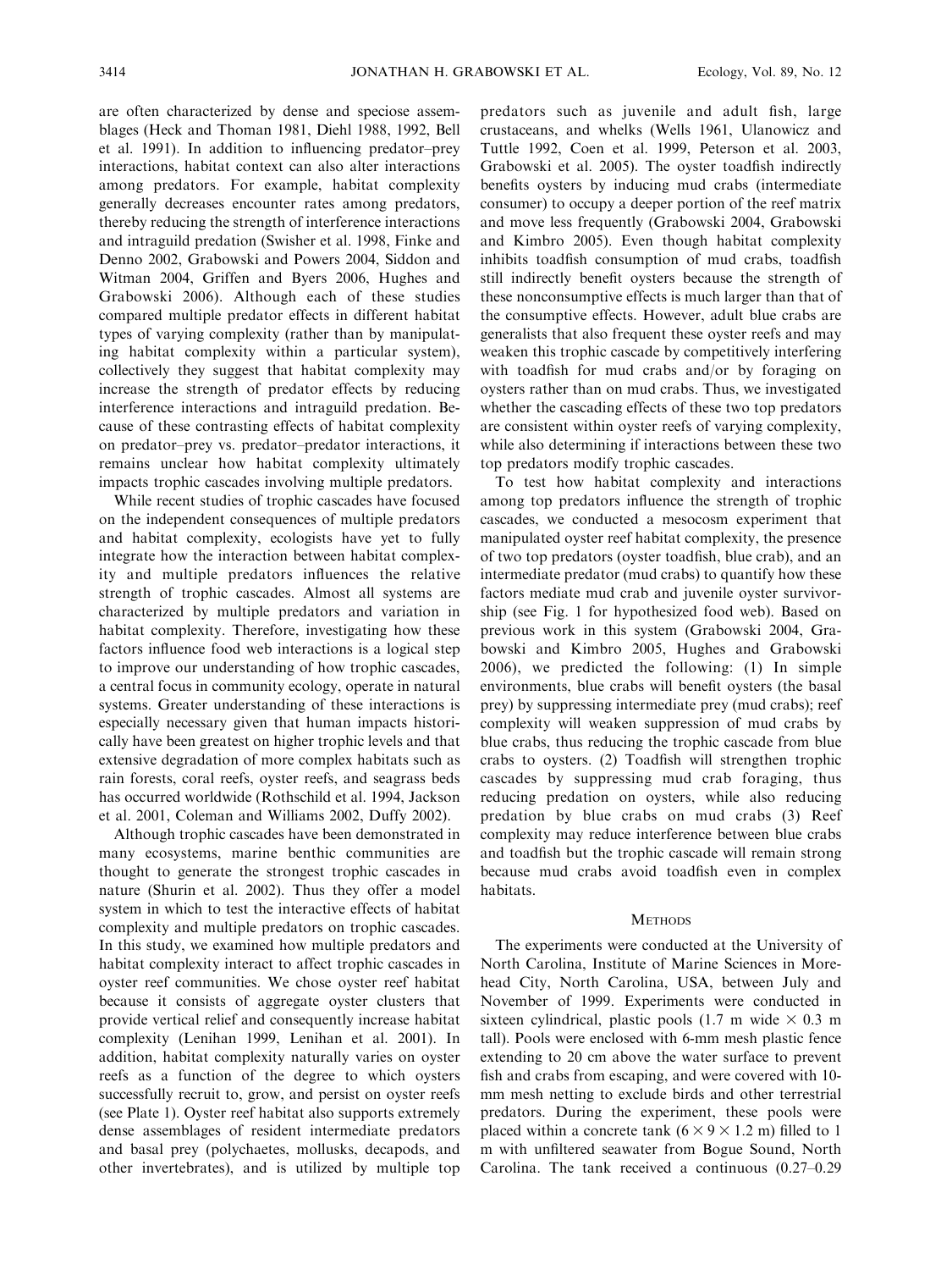

FIG. 1. Hypothesized food web interactions on oyster reefs. Solid lines indicate direct trophic interactions. Dashed lines indicate either a net indirect effect of top predators on mud crabs or juvenile oysters propagated by either a density-mediated (e.g., blue crabs increase oyster survival by consuming mud crabs in the upper left panel) or trait-mediated (e.g., toadfish induce mud crabs to move deeper within the reef and suppress their foraging behavior) interaction. Arrows indicate the direction and strength (arrow thickness) of the interaction among species pairs, and the sign indicates the net outcome. The arrow between toadfish and mud crabs in the lower two panels has both  $a + and -$  because toadfish indirectly benefit mud crabs by interfering with blue crab consumption of mud crabs but also negatively affect them by reducing their consumption of oysters.

L/s) supply of seawater from the perimeter along the top to aerate the water in the tank. Water in the tank then drained into a standpipe located in a corner.

Using a  $2 \times 2 \times 2 \times 2$  factorial design, we manipulated habitat complexity (high or low), toadfish (present or absent), blue crabs (present or absent), and mud crabs (present or absent). Our response variables included mud crab survivorship (first three factors only) and juvenile oyster survivorship. Because the settling tank prohibited conducting more than one replicate per experimental run, we treated experimental run as a blocking factor and conducted four separate experimental runs during the summer and fall months of 1999. An additive design was utilized in this experiment in order to examine the effects of habitat complexity on predator–predator and predator–prey interactions on oyster reefs of differing complexity. Although substitutable designs permit partitioning of identity and density effects of multiple predators, we chose an additive design in order to be able to examine other factors (i.e., cascading effects of predators across three trophic levels and habitat complexity) simultaneously. Therefore, we have been careful to avoid inferring that emergent multiple predator effects definitely exist in this system.

To manipulate the level of habitat complexity, we constructed experimental oyster reefs in each pool by depositing either 20 gallons (75.71 L) of unaggregated dead individual oyster shells (low complexity: 0–5 cm of vertical relief) or 5 gallons (18.91 L) of unaggregated oyster shell covered with 15 gallons (56.81 L) of dead oyster clusters (high complexity: 10–30 cm vertical relief). Within the experimental reefs, juvenile oysters  $(12.3 \pm 0.7 \text{ mm}$  shell height, mean  $\pm$  SE) were attached to dead shells (10 per shell) and four shells (i.e., 40 juvenile oysters) were added to each enclosure; methods are described in Grabowski (2004). Forty adult mud crabs (26.6  $\pm$  1.0 mm carapace width [CW]), one blue crab (138.3  $\pm$  7.5 mm CW), and one toadfish (180.0  $\pm$ 4.8 mm standard length [SL]) were added to four low and four high complexity reefs to achieve a factorial design with every possible combination of predators in both habitats during each experimental run. Predator densities and size ranges are consistent with the demography of these species in the wild (McDermott and Flower 1952, Wilson et al. 1982, Meyer et al. 1996, Grabowski et al. 2005; J. H. Grabowski, unpublished data). After each six-day experimental trial was completed, each pool's shell material was sieved to quantify the number of living, dead, and missing mud crabs and juvenile oysters. We then released surviving animals from the previous experimental run, randomly reassigned treatments, and reconstructed pool environments with recently collected organisms.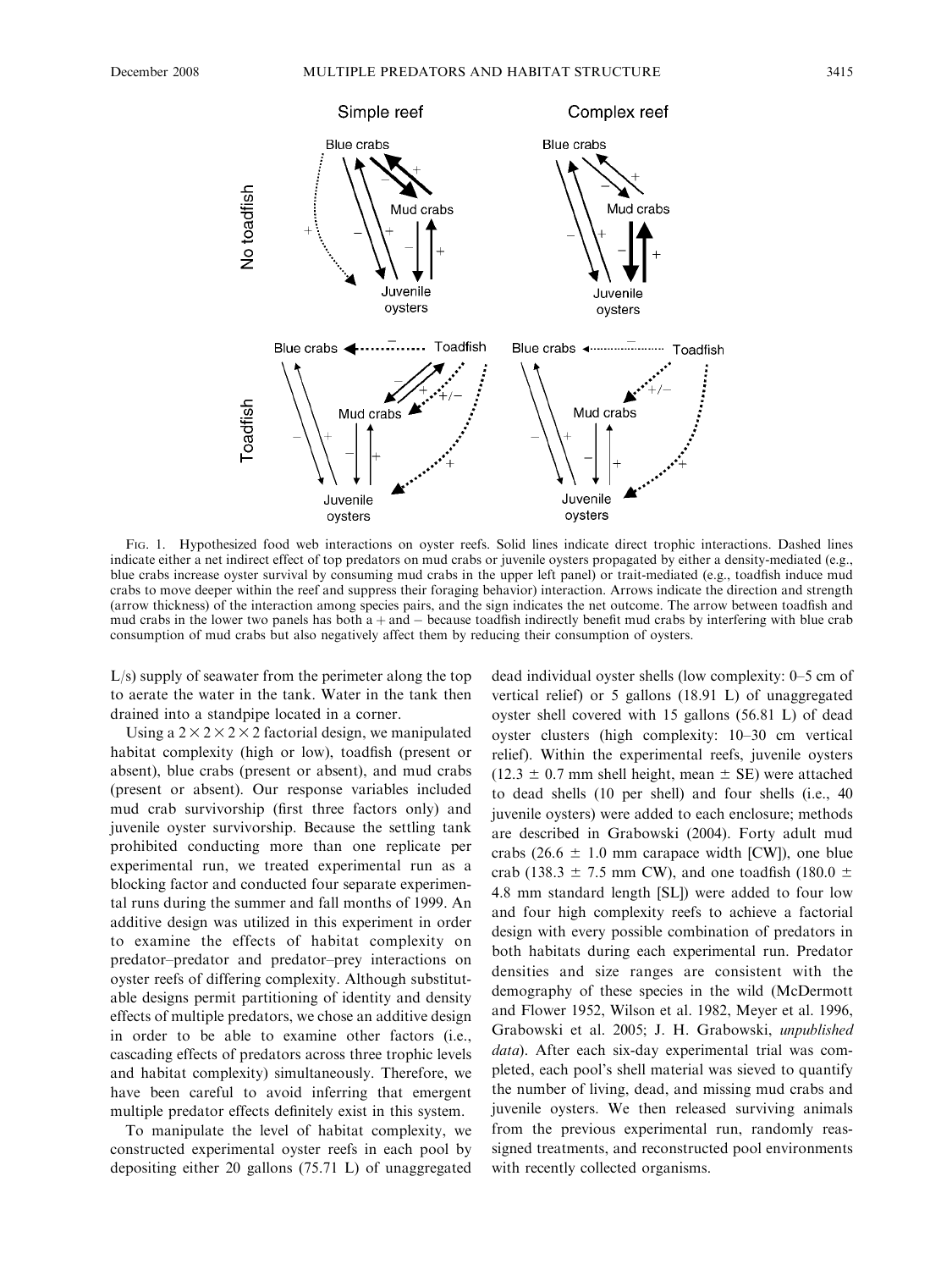Mud crabs and toadfish were collected on oyster reefs in Back Sound, Carteret County, North Carolina. Before each experiment, these organisms were stored for  $\sim$ 3–4 days in separate upwellers and fed crushed ribbed mussels (Geukensia demissa). Crushed ribbed mussels (96.7  $\pm$  0.4 g) were deposited in each pool at the beginning of each experimental run to provide an alternative food source and to avoid starvation of predators. Use of unfiltered water resulted in several additional small prey organisms (largely polychaetes and small crustaceans) entering the individual enclosures (Martin et al. 1989; J. H. Grabowski, personal observation).

## Statistical analyses

Cochran's test for homogeneity of variance was conducted on all main effects in each analysis (Underwood 1981). Oyster mortality data were arcsine transformed to conform to the assumption of homogenous variances (geometric means are reported in the results). We analyzed the effects of habitat complexity, toadfish presence, blue crab presence, and experimental run (block) on mud crab mortality using a four-way ANOVA. We also conducted a five-way blocked ANOVA on juvenile oyster mortality with habitat complexity, toadfish presence, blue crab presence, mud crab presence, and experimental run (block) as fixed factors. Block effects were not significant ( $P > 0.25$ ) and consequently were removed from the analyses and data were reanalyzed (Underwood 1981). We conducted Student-Newman-Keuls (SNK) post hoc tests on all significant interaction terms and main effects because we conducted a balanced design with a priori predictions and fixed factors (Day and Quinn 1989).

Three treatments in this experiment exhibited prey depletion: mud crabs in the absence of toadfish (99.1% oyster mortality), blue crabs alone on low-complexity reefs (91.9% oyster mortality), and both crab species in high-complexity reefs (91.3% oyster mortality). For all other treatments, prey depletion was less than  $\sim$ 70%. For mud crabs in the absence of toadfish, we utilized data from a complementary 24-hour assay to quantify per capita oyster mortality. In the 24-hour assay, five replicates of each complexity level were constructed within separate pools and organisms were added using methods identical to the six-day experimental runs (see Grabowski 2004). Consequently, oyster mortality levels for all other treatments were divided by 6 in order to standardize (to number per day) all oyster mortality results for statistical analysis.

Following the ANOVA on mud crab mortality, we compared the mortality rate of mud crabs from the  $to adfish + blue$  *crab treatment to a predicted value using*a Student's  $t$  test to detect whether nonlinear multiplepredator effects occurred at each level of habitat complexity (Schmitz and Sokol-Hessner 2002, Siddon and Witman 2004). Predicted values were calculated using a multiplicative risk model to determine the expected mud crab survivorship when both toadfish and blue crabs are present:

$$
S_{\text{(MC)T+BC}^{\text{c}}} = 1 - M_{\text{(MC)T}} - M_{\text{(MC)BC}} + M_{\text{(MC)T}} \times M_{\text{(MC)BC}}
$$
\n(1)

where  $M_{\text{(MC)T}}$  and  $M_{\text{(MC)BC}}$  are the mud crab mortality rates induced by toadfish and blue crabs, respectively, when each top predator is alone. These survivorship data were log-transformed prior to analyses (see Soluk and Collins 1988, Sih et al. 1998). A significant  $t$ -test would indicate an emergent multiple-predator effect (MPE) with either greater than predicted mortality (risk enhancement) or lower than expected mortality (risk reduction). We then utilized actual vs. expected mortality rates to calculate the relative contribution of consumptive vs. nonconsumptive effects in explaining patterns of mud crab mortality. Because we observed risk reduction, we calculated the proportion of the effect that was consumptive (CE) using the following equation:

$$
CE = M_{(MC)T + BC^a} / M_{(MC)T + BC^e}
$$
 (2)

where  $M_{\text{(MC)}T+BC^a}$  is the actual and  $M_{\text{(MC)}T+BC^e}$  is the expected mortality from both predators combined. We then used this calculation to quantify the relative importance of nonconsumptive effects (NCE) in our system:

$$
NCE = 1 - CE.
$$
 (3)

Increased survival from NCE's could be a consequence of predators interfering with each other or reflect indirect benefits from prey avoidance of predators.

Following the ANOVA on oyster mortality, we compared the actual oyster mortality rate from the blue  $crab + mud$  crab treatment to a predicted value using a multiplicative model for each reef type in both the presence and absence of toadfish. The relative strength of cascading consumptive vs. nonconsumptive effects was calculated using actual vs. predicted mortality with the following two modifications to the above protocol. First, expected mortality rates from blue crabs and mud crabs together were corrected to account for mud crabs that were consumed by blue crabs in the blue crab  $+$ mud crab treatment and by both toadfish and blue crabs in the three predator treatment. In particular, expected oyster mortality was reduced by the average number of oysters consumed/mud crab multiplied by half the number of mud crabs consumed by blue crabs in the blue crab  $+$  mud crab treatment. We multiplied the number of oysters consumed per crab by half of the number of mud crabs consumed because these crabs likely consumed oysters prior to being eaten, and we assumed that mud crab mortality was linear throughout each trial. Second, consumptive effects for the three predator treatment were calculated by dividing the actual mortality rate from the three-predator treatment (1) by the expected value for all three predators together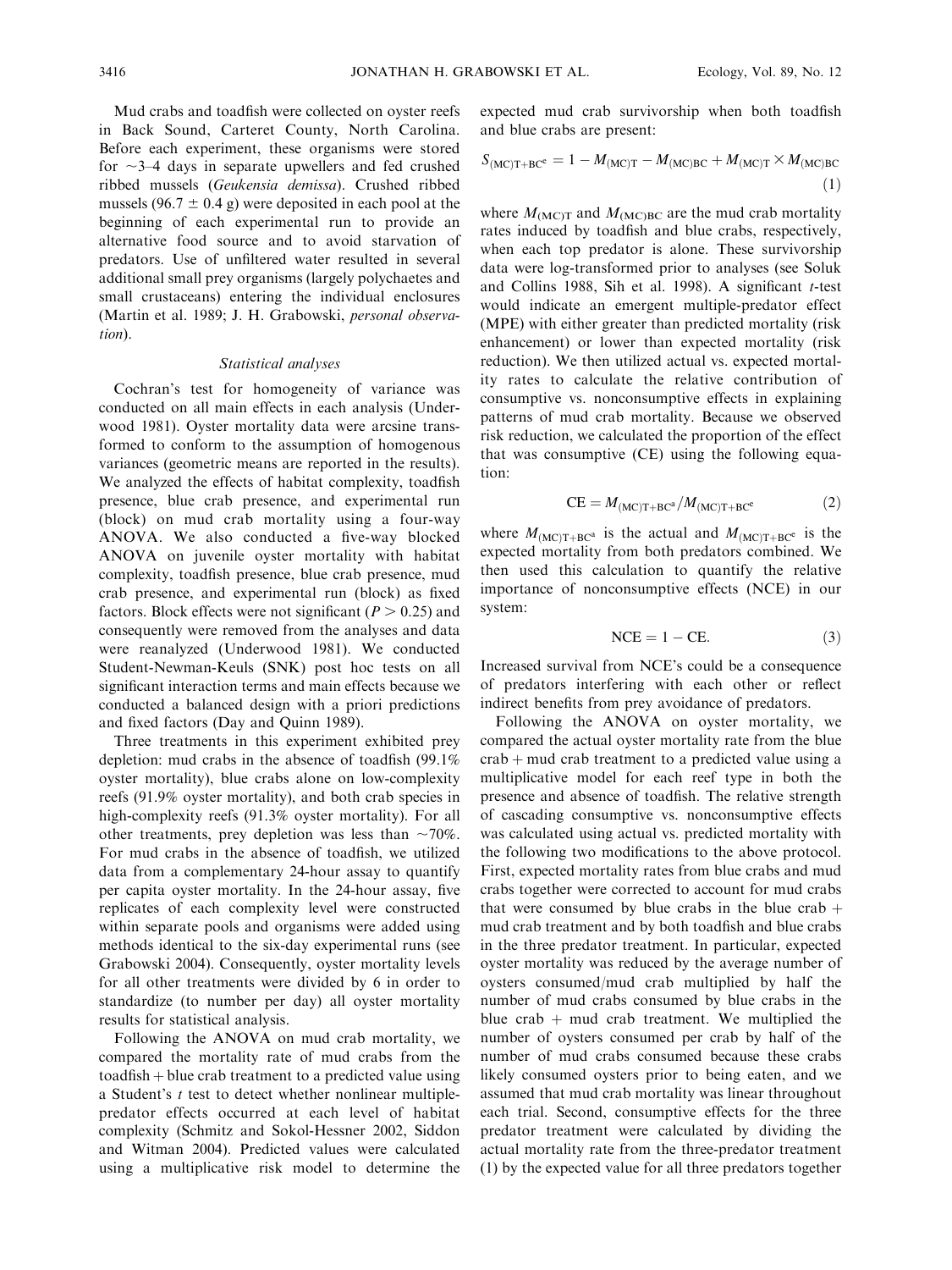



FIG. 2. The effects of toadfish, blue crab, and mud crab presence on oyster mortality. SNK (Student-Newman-Keuls) post hoc results are represented with letters above each error bar (bars with different letters above them are significantly different at  $P < 0.05$ ). Error bars indicate  $+SE$ .

(using a multiplicative risk model) to determine if toadfish influence the two crab predators above and beyond its impacts on either individually, and (2) by the expected value for the blue  $crab + mud crab$  treatment to determine the strength of the total interference interaction among the three predators. The nonconsumptive effect was partitioned between both crabs together vs. toadfish predators by dividing the actual oyster mortality from the blue crab  $+$  mud crab treatment by the oyster mortality from the three predator treatment in each structure level to determine the proportion of the NCE that is mediated by crab interference interactions.

## **RESULTS**

Habitat complexity and predator richness independently affected cascading interactions among toadfish, blue crabs, mud crabs, and oysters. Juvenile oyster mortality varied with the presence of toadfish, blue crabs, and mud crabs (toadfish  $\times$  blue crab  $\times$  mud crab interaction,  $F_{1,48} = 19.9$ ,  $P < 0.0001$ ). Individually, blue crabs and mud crabs both increased oyster mortality compared to the no predator treatment. But collectively, the interaction between mud crabs and blue crabs resulted in much less oyster mortality compared to that with mud crabs only, because blue crabs also consumed

FIG. 3. The effects of reef habitat complexity, blue crab presence, and mud crab presence on oyster mortality. SNK post hoc results are represented with letters above each error bar (bars with different letters above them are significantly different at  $P < 0.05$ ). Error bars indicate  $+SE$ .

mud crabs. The magnitude of crab effects on oysters was also strongly influenced by the presence of toadfish (SNK tests,  $P < 0.05$ ; Fig. 2). Toadfish decreased oyster mortality by 83.9% in enclosures with mud crabs and 54.0% in enclosures with blue crabs compared to when toadfish were absent. In enclosures with all three predators, toadfish reduced oyster mortality from the two crab predators collectively by 60.4%. Although oyster mortality from enclosures with mud crabs was much greater than from those with both crab species together in the absence of toadfish, it did not differ in the presence of toadfish. Oyster mortality from enclosures with blue crabs vs. those with both crab species did not differ in either the presence or absence of toadfish.

Juvenile oyster mortality also varied with habitat structure, blue crab presence, and mud crab presence (habitat  $\times$  blue crab  $\times$  mud crab interaction,  $F_{1,48}$  = 10.9,  $P = 0.002$ ). Habitat complexity significantly reduced oyster mortality from either crab species when alone (SNK tests,  $P < 0.05$ ; Fig. 3). In the absence of blue crabs, mud crabs increased oyster mortality per day by 39.6% on simple reefs and 29.2% on complex reefs. Similarly, blue crabs when alone increased oyster mortality per day to 12.8% on simple reefs and 4.6% on complex reefs. However, habitat complexity in-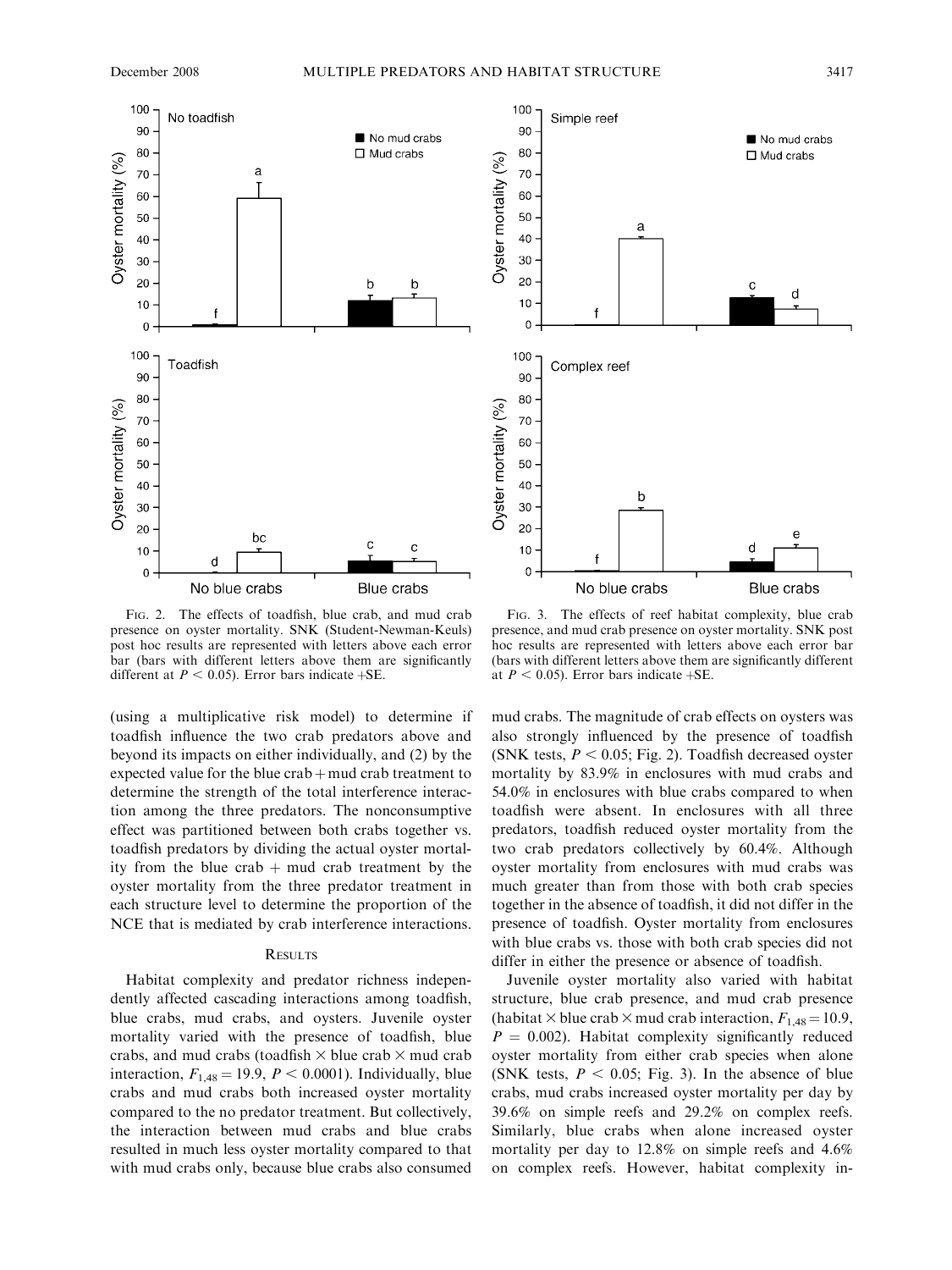| Toadfish    | Reef<br>structure<br>level | Predator treatment |                    |                             |                    |          |             |
|-------------|----------------------------|--------------------|--------------------|-----------------------------|--------------------|----------|-------------|
|             |                            | Mud<br>crab        | Blue<br>crab       | Mud crab $\times$ blue crab |                    |          | Consumptive |
|             |                            |                    |                    | Expected                    | Actual             |          | effect      |
|             | Low                        | $39.1\% (0.9\%)$   | $12.8\%$ $(1.0\%)$ | 46.9\% (11.7\%)             | $7.4\%$ (2.3%)     | $0.02*$  | 15.8%       |
|             | High                       | $28.3\%$ (1.0\%)   | $4.6\%$ $(1.6\%)$  | $31.6\%$ $(8.2\%)$          | $11.0\%$ (1.9%)    | $0.05*$  | 34.8%       |
| No toadfish |                            | 59.2\% (7.4\%)     | $11.9\%$ (2.6\%)   | $64.0\%$ (7.0%)             | $13.2\%$ $(1.8\%)$ | $0.003*$ | 20.6%       |
| Toadfish    |                            | $9.2\%$ (1.7\%)    | $5.5\%$ (2.6\%)    | $14.1\%$ (1.9%)             | $5.2\%$ $(1.4\%)$  | $0.006*$ | 36.8%       |

TABLE 1. The actual vs. expected effects of mud crabs and blue crabs on percentage oyster mortality in high- vs. low-complexity reefs and in the presence vs. absence of toadfish.

*Notes:* Values in parenthesis indicate  $+$ SE. P values are provided for unpaired t tests comparing actual vs. expected values with both crab predators together and are marked with an asterisk where significant at  $P < 0.05$ . Expected mortality was calculated using a multiplicative risk model, where M is mortality: mud crab  $M +$  blue crab  $M -$  (blue crab  $M \times$  blue crab M). The relative strength of the consumptive effect was calculated by dividing the actual effect by the expected effect, and the remainder was ascribed to the nonconsumptive effect (NCE).

- For the treatments with toadfish, the total nonconsumptive effect indicates the collective strength of all interference interactions among the three predators:  $1 - (actual three-predator treatment M/expected mud crab \times blue carb M)$ . This NCE was partitioned between crabs (pooled) and toadfish: the relative crab effect was calculated by dividing the actual oyster mortality in the presence of all three predators by the oyster mortality from both crabs together, and the remainder was ascribed to the toadfish effect.

creased oyster mortality when exposed to both crab predators. Oyster mortality was significantly higher on simple reefs in the presence of either predator alone than from the two predators together. But oyster mortality from both predators together was intermediate between that of each crab predator alone on complex reefs.

Predator interactions tended to reduce crab consumption of juvenile oysters, though the strength of the reduction depended on the level of habitat complexity and toadfish presence (Table 1). In simple reefs, interference interactions between mud crabs and blue crabs decreased predation rates by 84.5% compared to expected values. Blue crabs consumed 91.3% of the available oysters when alone on simple reefs and in the absence of toadfish, so this reduction in oyster mortality is likely an underestimate. For example, if additional oyster prey would have increased consumption rates of blue crabs, expected predation by both predators are underestimated for simple reefs. Reef complexity reduced the strength of crab interference interactions by 19.0%. On more complex reefs, the two crabs together consumed 91.9% of available oyster prey in the absence of toadfish. Thus, it is likely that prey depletion also resulted in underestimation of the strength of nonconsumptive effects in this study. Toadfish reduced mud crab and blue crab consumption of oysters in both simple and complex habitats; these reductions in collective crab predation rates were consistent with expected reductions from the effects of each crab species individually. Partitioning the relative strength of toadfish vs. combined crab interference interactions determined that toadfish accounted for approximately twothirds of the strength of nonconsumptive effects.

Toadfish and blue crabs interacted to affect mud crab mortality (toadfish  $\times$  blue crab interaction:  $F_{1,24} = 8.2$ ,  $P = 0.009$ ; Fig. 4), and these effects were consistent across simple and complex reefs (habitat complexity  $\times$ toadfish  $\times$  blue crab interaction:  $F_{1,24} = 0.8$ ,  $P = 0.38$ ). In the absence of toadfish, blue crabs increased mud crab

mortality sixfold (SNK test:  $P < 0.05$ ). In contrast, blue crabs in the presence of toadfish did not increase mud crab mortality. This interference interaction reduced mud crab mortality by approximately two-thirds (Table 2). Toadfish alone also did not affect mud crab mortality relative to the no top-predator treatment.

#### **DISCUSSION**

Predicting the effects of habitat complexity on predator–prey dynamics requires a thorough understanding of how variation in habitat complexity influences interactions among predators and the subsequent ability of predators and prey to locate and capture or avoid each other. Here we found that whether habitat complexity strengthens or weakens trophic cascades in oyster reefs is largely dependent upon the predator regime present on the reef. In the absence of toadfish,



FIG. 4. The effects of toadfish and blue crab presence on mud crab mortality. SNK post hoc results are represented with letters above each error bar (bars with different letters above them are significantly different at  $P < 0.05$ ). Error bars indicate  $+SE.$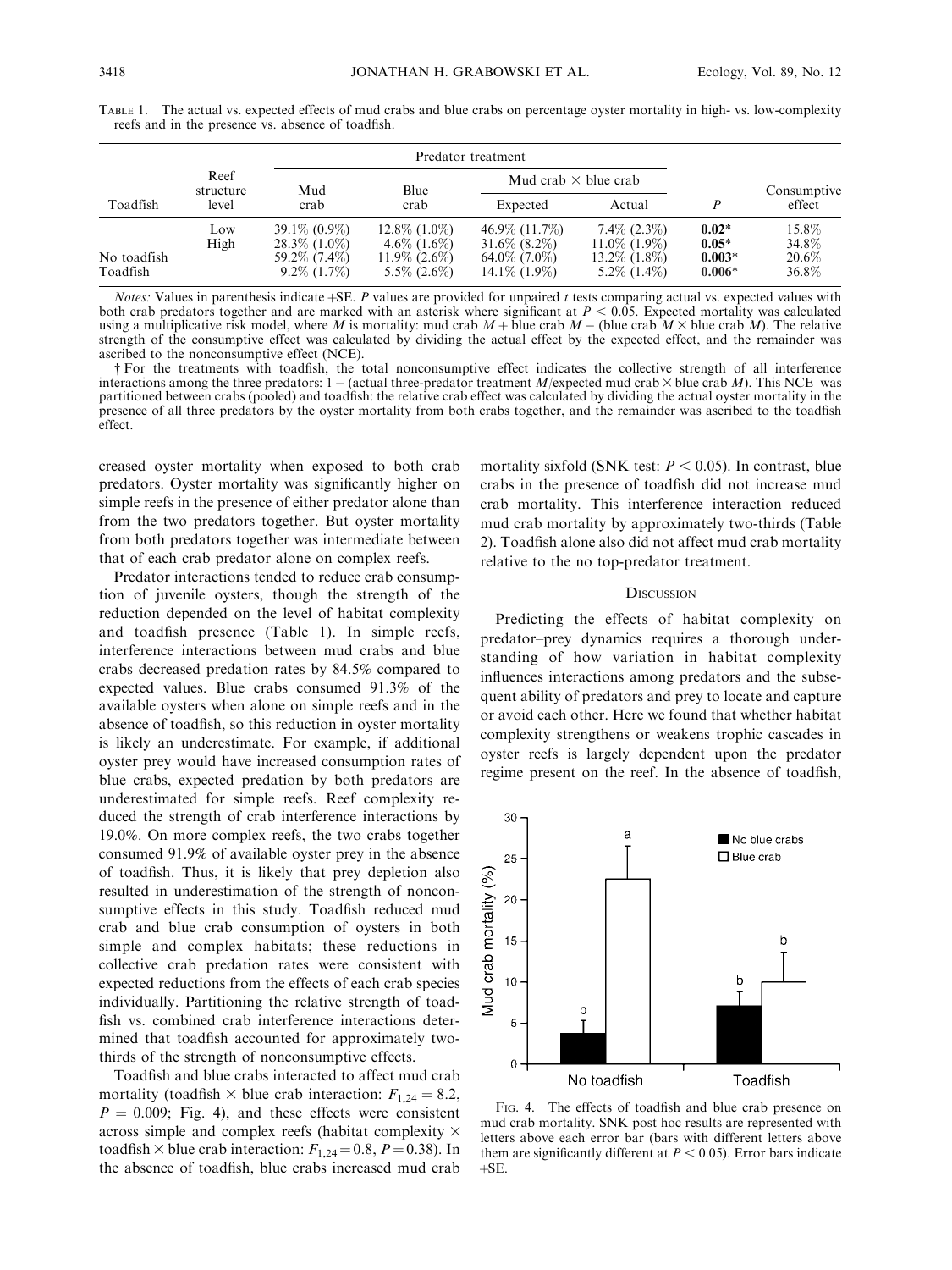| Nonconsumptive effect |       |          |  |  |  |  |  |  |
|-----------------------|-------|----------|--|--|--|--|--|--|
| Total†                | Crab  | Toadfish |  |  |  |  |  |  |
|                       |       | 61.2%    |  |  |  |  |  |  |
|                       | 92.1% | 38.8%    |  |  |  |  |  |  |

habitat complexity dampened the strength of trophic cascades on oyster reefs when both crab species were together even though blue crab consumption of mud crabs did not differ between simple and complex reefs. Therefore, interference interactions among the two crab species likely resulted in lower than expected oyster mortality rates in the simple reefs, whereas habitat complexity may have reduced the strength of this interference interaction. Furthermore, prey depletion in the combined crab predator treatment on complex reefs suggests that oyster mortality may be underestimated in this treatment.

Our results also suggest that predator identity determines how habitat complexity will influence the strength of trophic cascades. In this and other studies, toadfish elicited strong nonconsumptive effects on mud crabs even in complex habitats where they were no longer capable of capturing mud crabs and where toadfish chemical cues were likely diffused (Grabowski 2004, Grabowski and Kimbro 2005). In contrast, our results suggest that habitat complexity in the absence of toadfish released mud crabs to forage more effectively on oysters by reducing interference from blue crabs: although we did not quantify relative oyster consumption of each crab species when together, oyster mortality rates from combined crab predation on more complex reefs were almost double those from blue crab consumption of oysters alone. Thus toadfish, rather than blue crabs, induce stronger mud crab avoidance behaviors (Table 1). Our study also illustrates that ecologists will benefit from considering how prey respond to different predators to reveal how habitat complexity influences predator–prey interactions more generally.

The experiment was conducted in mesocosms located within one flow-through settling tank. Therefore, chemical cues from predators in some mesocosms could have confounded experimental trials in nearby predatorfree mesocosms. Behavioral effects of top predators on mud crabs may have been underestimated if predator cues spilled over into control mesocosms and induced mud crabs on these reefs to forage less frequently. However, spillover cues (if any) did not prevent mud crabs from consuming more oysters in mesocosms without top predators.

The presence of multiple top predators increased the magnitude of the trophic cascade in oyster reefs. Interestingly, this effect occurred despite the fact that toadfish greatly reduced blue crab foraging rates on mud crabs (i.e., toadfish increased oyster survivorship while also increasing mud crab survivorship). Toadfish and blue crabs did not consume one another, but toadfish may have interfered with blue crabs by inducing them to chase or avoid toadfish. In addition, toadfish may have inhibited blue crab consumption of mud crabs by modifying mud crab behavior since toadfish induce mud crabs to seek refuge deeper within the shell matrix and to move less frequently (Grabowski 2004, Grabowski and Kimbro 2005). This anti-predator behavior may reduce their risk of being consumed by other predators such as blue crabs that forage at the surface of the reef by decreasing blue crab–mud crab encounter rates and/or blue crab capture rates. Although modifications in shared prey behavior can result in emergent MPEs, empirical demonstrations of predator-induced modifications in prey behavior facilitating other predators are far more common than altered prey behavior resulting in reduced prey risk (Soluk and Collins 1988, Martin et al. 1989, Sih et al. 1998, Eklov and VanKooten 2001, Finke and Denno 2002).

Emergent effects of predator–predator interactions presumably have direct and indirect consequences for multiple trophic levels. Yet empiricists rarely examine multiple-predator effects across more than two trophic levels. In our study, interactions among these two top and one intermediate (mud crab) predators influenced the strength of cascading effects for basal prey, the

TABLE 2. The actual vs. expected effects of toadfish and blue crabs on mud crab mortality.

| Predator                    | Mud crab mortality |                   |          | Consumptive | Nonconsumptive |  |
|-----------------------------|--------------------|-------------------|----------|-------------|----------------|--|
| treatment                   | Expected           | Actual            |          | effect      | effect         |  |
| Blue crab                   |                    | $22.5\%$ (4.1\%)  |          |             |                |  |
| Toadfish                    |                    | $7.1\%$ $(1.7\%)$ |          |             |                |  |
| Blue crab $\times$ toadfish | 28.3\% (3.2\%)     | $10.0\%$ (3.6%)   | $0.008*$ | 35.3%       | 64.7%          |  |

Notes: Values in parenthesis indicate one standard error. The P value is provided for the unpaired  $t$  test comparing actual vs. expected values and was marked with an asterisk because the test was significant at  $P < 0.05$ . Expected mortality was calculated using a multiplicative risk model: blue crab  $M +$  toadfish  $M -$  (blue crab  $M \times$  toadfish M). The relative strength of the consumptive effect was calculated by dividing the actual effect by the expected effect, and the remainder was ascribed to the nonconsumptive effect.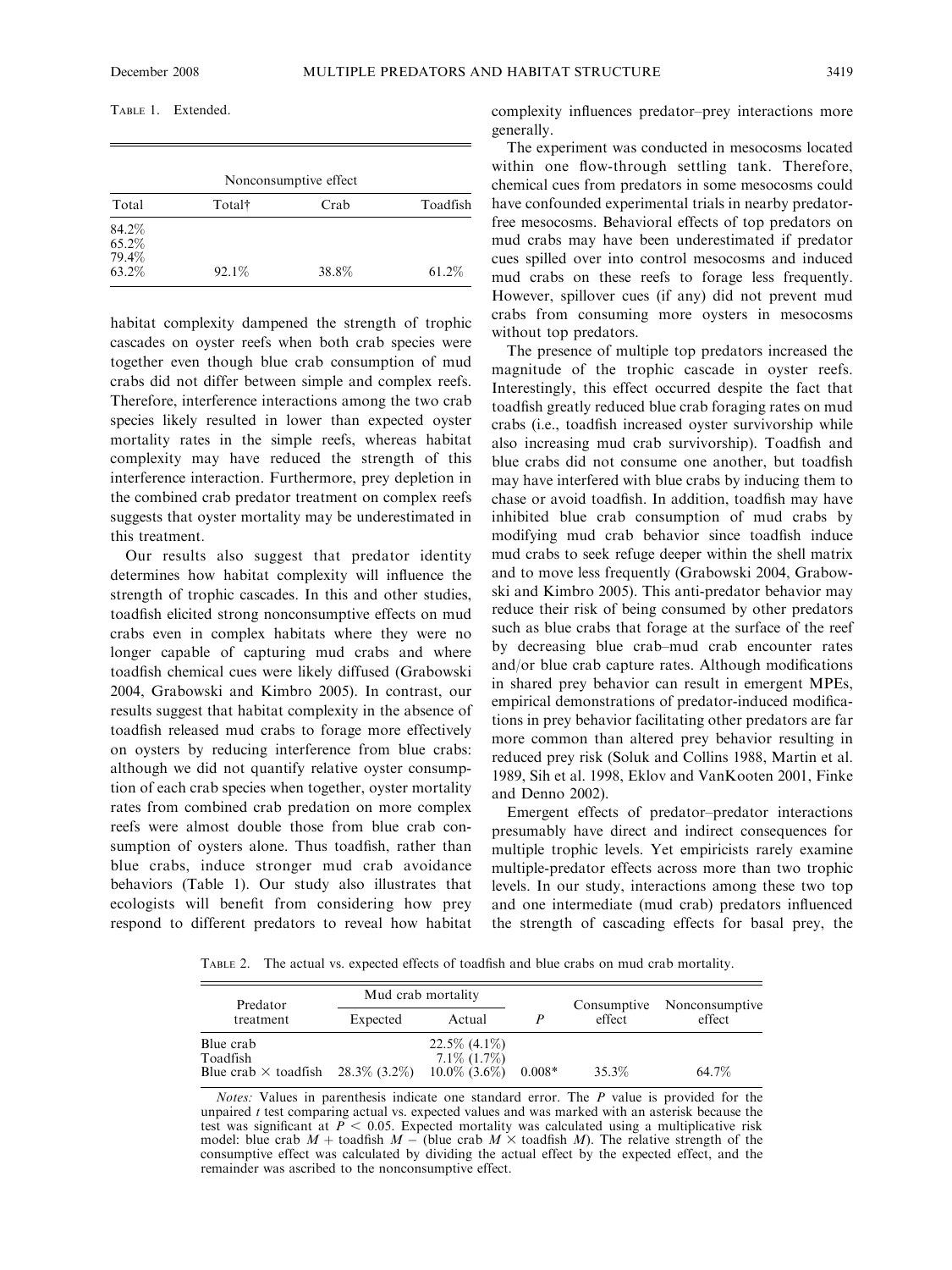

PLATE 1. Oyster reefs constructed in this mesocosm study mimicked those in the wild in coastal North Carolina (USA). Our complex reefs (left) were similar to intact reefs with vertically upright, living oysters, which create refuge for mud crabs and other intermediate predators in this system. Our simple reefs (right), were constructed to replicate reefs that are highly degraded, contain few living oysters on them, and have little to no vertical relief. Photo credit: J. H. Grabowski.

juvenile oyster. Interference interactions among the three species resulted in a  $\sim$ 80–90% reduction in oyster mortality rates (Table 1). This reduction in oyster mortality was a consequence of (1) interference interactions among the two crab species, which resulted in up to an  $\sim$ 80% reduction in oyster mortality independent of toadfish effects, and (2) toadfish suppression of oyster consumption rates for each crab species, which amounted to as much as a  $\sim$ 95% reduction in oyster mortality. Mud crab mortality rates were largely reduced when both top predators were together, so that classical, density-mediated cascades can not explain reduced oyster mortality in this system. Therefore, behavioral effects largely mediate interactions among predators and maintain the strength of resultant cascading effects in this system. Although our additive design did not permit examination of the relative strength of intraspecific vs. interspecific interference interactions for each top predator, a substitutive design likely would have produced similar effects since blue crabs aggressively interfere with most predators, especially other blue crabs (Clark et al. 1999, O'Connor et al. 2008).

Because we conducted a mesocosm experiment with a simplified food web, we may have inadvertently overestimated the importance of these particular species interactions and trophic cascades. For example, our study design may have reduced omnivory in this system, which can attenuate cascading effects of top predators (Strong 1992, Polis and Strong 1996, McCann et al. 1998). Yet we argue that our experimental system may be indicative of interactions in natural settings for the following reasons. First, we simulated a realistic oyster community by including several important oyster reef species across multiple trophic levels (Virnstein 1977, Martin et al. 1989, Hines et al. 1990, Micheli 1997, Grabowski 2004). And second, many of our results are

consistent with corresponding field manipulations in this system (Nakaoka 2000, Grabowski et al. 2005, O'Connor et al. 2008). For instance, Nakaoka (2000) found greater bivalve mortality rates in oyster reefs than in adjacent mud bottom, suggesting that habitat complexity provided by oyster reefs reduces interference interactions among predators such as occurred between mud crabs and blue crabs on complex reefs in this study. Further investigation of these processes is merited in the field to continue examining how habitat complexity influences trophic cascades.

Empiricists have demonstrated separately that trophic cascades and emergent multiple-predator effects, two current focal points of the field of community ecology, are both influenced by a key component of the physical world, habitat complexity. Therefore, examination of how habitat complexity influences the cascading effects of multiple predators will augment traditional attempts to conceptualize the mechanisms that structure ecological communities. In oyster reef communities, habitat complexity reduced both crabs' consumption of oysters when alone, but enhanced combined blue crab and mud crab predation on oysters. Thus habitat complexity likely reduces the strength of interference interactions among predators that actively pursue their prey. In contrast, toadfish reduced not only blue crab consumption of mud crabs and oysters but also mud crab predation on oysters, and these effects were independent of variation of habitat complexity. Toadfish indirectly benefited both its own prey (mud crabs) and juvenile oysters even in complex habitats largely because toadfish strongly influence mud crab behavior, and this effect cascades both up and down the food chain. Collectively our results suggest that predator identity and habitat complexity both mediate trophic cascades because they influence the strength of behavioral interactions. Activ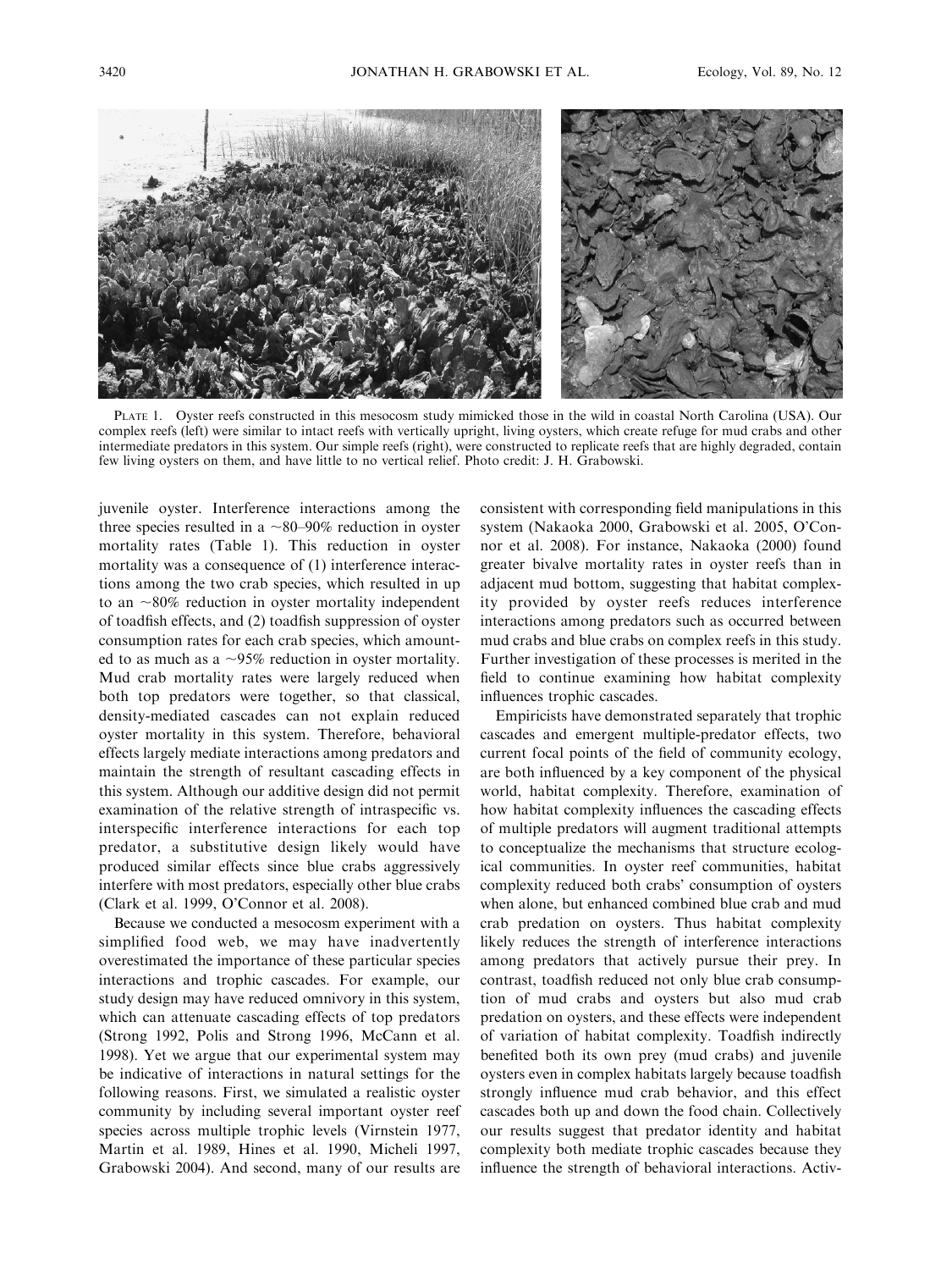ities that further degrade habitats and reduce elements that create complexity such as living, vertically upright oysters will influence community structure not only by destroying refuge availability for prey but also through more subtle modifications in predator–predator interactions and predator–prey dynamics that are often mediated by behavioral mechanisms.

#### **ACKNOWLEDGMENTS**

E. Calvert, M. Dolan, and R. Wagaman helped in the field and the lab. This manuscript was greatly enhanced by many substantive comments from two anonymous reviewers. This project was supported by funding from the NOAA-National Estuarine Research Fellowship Program (NOAA award no. 97-040-NOC) and the North Carolina Fishery Resource Grant Program (FRG Project no. 97-EP-06). This work was also supported by the facilities and staff of UNC-IMS.

#### LITERATURE CITED

- Abrams, P. A. 1982. Functional responses of optimal foragers. American Naturalist 120:382–390.
- Bell, S. S., E. D. McCoy, and H. R. Mushinsky, editors. 1991. Habitat structure: the physical arrangement of objects in space. Chapman and Hall, New York, New York, USA.
- Bruno, J. F., and M. I. O'Conner. 2005. Cascading effects of predator diversity and omnivory in a marine food web. Ecology Letters 8:1048–1056.
- Byrnes, J. E., J. J. Stachowicz, K. Hultgren, A. R. Hughes, S. V. Olyarnik, and C. S. Thornber. 2006. Predator diversity strengthens trophic cascades in kelp forests by modifying herbivore behavior. Ecology Letters 9:61–71.
- Carpenter, S. R., J. F. Kitchell, and J. R. Hodgson. 1985. Cascading trophic interactions and lake productivity. Bio-Science 35:634–639.
- Clark, M. E., T. G. Wolcott, D. L. Wolcott, and A. H. Hines. 1999. Intraspecific interference among foraging blue crabs Callinectes sapidus: interactive effects of predator density and prey patch distribution. Marine Ecology Progress Series 178: 69–78.
- Coen, L. D., M. W. Luckenbach, and D. L. Breitburg. 1999. The role of oyster reefs as essential fish habitat: a review of current knowledge and some new perspectives. American Fisheries Society Symposium 22:438–454.
- Coleman, F. C., and S. L. Williams. 2002. Overexploiting marine ecosystem engineers: potential consequences for biodiversity. Trends in Ecology and Evolution 17:40–44.
- Crowder, L. B., and W. E. Cooper. 1982. Habitat structural complexity and the interaction between bluegills and their prey. Ecology 63:1802–1813.
- Crowder, L. B., D. D. Squires, and J. A. Rice. 1997. Nonadditive effects of terrestrial and aquatic predators on juvenile estuarine fish. Ecology 78:1796–1804.
- Day, R. W., and G. P. Quinn. 1989. Comparisons of treatments after an analysis of variance in ecology. Ecological Monographs 59:433–463.
- Diehl, S. 1988. Foraging efficiency of three freshwater fish: effects of structural complexity and light. Oikos 53:207–214.
- Diehl, S. 1992. Fish predation and benthic community structure: the role of omnivory and habitat complexity. Ecology 73:1646–1661.
- Duffy, J. E. 2002. Biodiversity and ecosystem function: the consumer connection. Oikos 99:201–219.
- Eklov, P., and T. VanKooten. 2001. Facilitation among piscivorous predators: effects of prey habitat use. Ecology 82:2486–2494.
- Finke, D. L., and R. F. Denno. 2002. Intraguild predation diminished in complex-structured vegetation: implications for prey suppression. Ecology 83:643–652.
- Grabowski, J. H. 2004. Habitat complexity disrupts predator– prey interactions but not the trophic cascade on oyster reefs. Ecology 85:995–1004.
- Grabowski, J. H., A. R. Hughes, D. L. Kimbro, and M. A. Dolan. 2005. How habitat setting influences restored oyster reef communities. Ecology 86:1926–1935.
- Grabowski, J. H., and D. L. Kimbro. 2005. Predator-avoidance behavior extends trophic cascades to refuge habitats. Ecology 86:1312–1319.
- Grabowski, J. H., and S. P. Powers. 2004. Habitat complexity mitigates trophic transfer on oyster reefs. Marine Ecology Progress Series 277:291–295.
- Griffen, B. D., and J. E. Byers. 2006. Partitioning mechanisms of predator interference in different habitats. Oecologia 146: 608–614.
- Heck, K. L., Jr., and T. A. Thoman. 1981. Experiments on predator–prey interactions in vegetated aquatic habitats. Journal of Experimental Marine Biology and Ecology 53: 125–134.
- Hines, A. H., A. M. Haddon, and L. A. Wiechert. 1990. Guild structure and foraging impact of blue crabs and epibenthic fish in a subestuary of Chesapeake Bay. Marine Ecology Progress Series 67:105–126.
- Holbrook, S. J., and R. J. Schmitt. 1988. The combined effects of predation risk and food reward on patch selection. Ecology 69:125–134.
- Huffaker, C. B. 1958. Experimental studies on predation: dispersion factors and predator–prey oscillations. Hilgardia 27:343–383.
- Hughes, A. R., and J. H. Grabowski. 2006. Habitat context influences predator interference interactions and the strength of resource partitioning. Oecologia 149:256–264.
- Jackson, J. B. C., et al. 2001. Historical overfishing and the recent collapse of coastal ecosystems. Science 293:629–638.
- Lenihan, H. S. 1999. Physical-biological coupling on oyster reefs: how habitat structure influences individual performance. Ecological Monographs 69:251–275.
- Lenihan, H. S., C. H. Peterson, J. E. Byers, J. H. Grabowski, G. W. Thayer, and D. R. Colby. 2001. Cascading of habitat degradation: Oyster reefs invaded by refugee fishes escaping stress. Ecological Applications 11:764–782.
- Lima, S. L., and L. M. Dill. 1990. Behavioral decisions made under the risk of predation: a review and prospectus. Canadian Journal of Zoology 68:619–640.
- Martin, T. H., R. A. Wright, and L. B. Crowder. 1989. Nonadditive impact of blue crabs and spot on their prey assemblages. Ecology 70:1935–1942.
- McCann, K. S., A. Hastings, and D. R. Strong. 1998. Trophic cascades and trophic trickles in pelagic food webs. Proceedings of the Royal Society B 265:205–209.
- McDermott, J. J., and F. B. Flower. 1952. Preliminary studies of the common mud crabs on oyster beds of Delaware Bay. National Shellfisheries Association Convention Address 1952:47–50.
- Meyer, D. L., E. C. Townsend, and P. L. Murphy. 1996. Final report for the project the evaluation of restored wetlands and enhancement methods for existing restorations. NOAA, Silver Spring, Maryland, USA.
- Micheli, F. 1997. Effects of predator foraging behavior on patterns of prey mortality in marine soft bottoms. Ecological Monographs 67:203–224.
- Morin, P. J. 1995. Functional redundancy, non-additive interactions, and supply-side dynamics in experimental pond communities. Ecology 76:133–149.
- Murdoch, W. W., and A. Oaten. 1975. Predation and population stability. Advances in Ecological Research 9: 1–131.
- Nakaoka, M. 2000. Nonlethal effects of predators on prey populations: predator-mediated change in bivalve growth. Ecology 81:1031–1045.